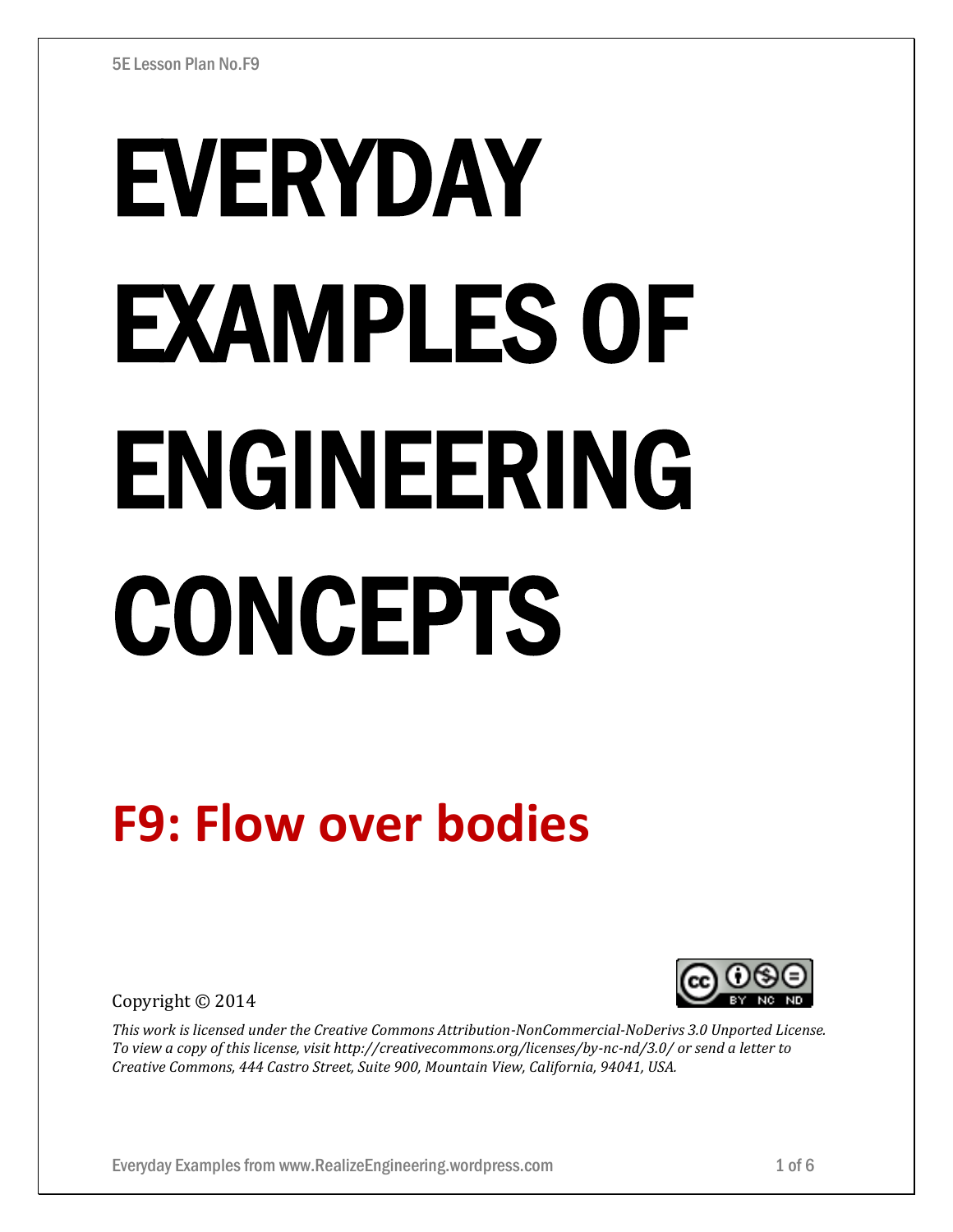*This is an extract from 'Real Life Examples in Fluid Mechanics: Lesson plans and solutions' edited by Eann A. Patterson, first published in 2011 (ISBN:978-0-9842142-3-5) which can be obtained on-line at www.engineeringexamples.org and contains suggested exemplars within lesson plans for Sophomore Fluids Courses. They were prepared as part of the NSF-supported project (#0431756) entitled: "Enhancing Diversity in the Undergraduate Mechanical Engineering Population through Curriculum Change".* 

# **INTRODUCTION**

 $\overline{a}$ 

(from *'Real Life Examples in Fluid Mechanics: Lesson plans and solutions'*)

These notes are designed to enhance the teaching of a sophomore level course in fluid mechanics, increase the accessibility of the principles, and raise the appeal of the subject to students from diverse backgrounds. The notes have been prepared as skeletal lesson plans using the principle of the 5Es: Engage, Explore, Explain, Elaborate and Evaluate. The 5E outline is not original and was developed by the Biological Sciences Curriculum Study<sup>1</sup> in the 1980s from work by Atkin & Karplus<sup>2</sup> in 1962. Today this approach is considered to form part of the constructivist learning theory<sup>3</sup>.

These notes are intended to be used by instructors and are written in a style that addresses the instructor, however this is not intended to exclude students who should find the notes and examples interesting, stimulating and hopefully illuminating, particularly when their instructor is not utilizing them. In the interest of brevity and clarity of presentation, standard derivations, common tables/charts, and definitions are not included since these are readily available in textbooks which these notes are not intended to replace but rather to supplement and enhance. Similarly, it is anticipated that these lesson plans can be used to generate lectures/lessons that supplement those covering the fundamentals of each topic.

It is assumed that students have acquired a knowledge and understanding the following topics: first and second law of thermodynamics, Newton's laws, free-body diagrams, and stresses in pressure vessels.

This is the fourth in a series of such notes. The others are entitled 'Real Life Examples in Mechanics of Solids', 'Real Life Examples in Dynamics' and 'Real Life Examples in Thermodynamics'. They are available on-line at www.engineeringexamples.org.

Eann A. Patterson *A.A. Griffith Chair of Structural Materials and Mechanics School of Engineering, University of Liverpool, Liverpool, UK & Royal Society Wolfson Research Merit Award Recipient*

<sup>&</sup>lt;sup>1</sup> Engleman, Laura (ed.), *The BSCS Story: A History of the Biological Sciences Curriculum Study*. Colorado Springs: BSCS, 2001.

<sup>2</sup> Atkin, J. M. and Karplus, R. (1962). Discovery or invention? *Science Teacher* 29(5): 45.

<sup>3</sup> e.g. Trowbridge, L.W., and Bybee, R.W., *Becoming a secondary school science teacher*. Merrill Pub. Co. Inc., 1990.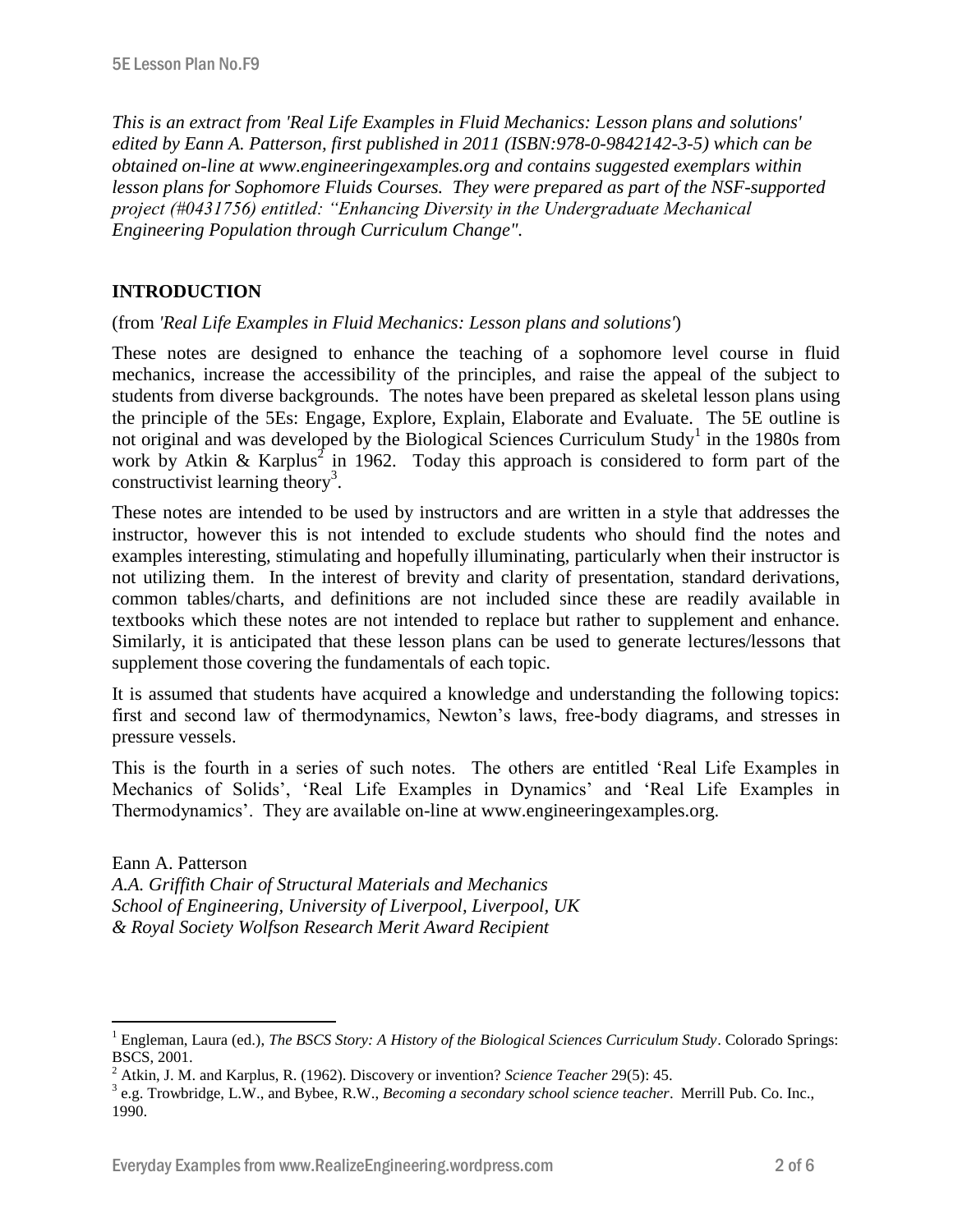#### **FLOW**

#### 9. Topic**: Flow over bodies (external flow)**

#### **Engage:**

Wear a swim cap into class – this is bound to engage the students' attention. Ask them why competition swimmers wear caps and suits [Answer: to reduce drag]. Ask students to estimate whether the flow associated with a swimmer is laminar or turbulent.



### **Explore:**

Estimate the Reynolds number for a competitive swimmer. The world record for 50m freestyle is about 20s; so  $v = 50/20 = 2.5$  m/s hence for a swimmer of height 1.8m

$$
Re = \frac{\rho vL}{\mu} = \frac{1000 \times 2.5 \times 1.8}{1 \times 10^{-3}} = 4.5 \times 10^{6}
$$

So the flow is turbulent. You could show some video footage of freestyle swimmers from Youtube<sup>4</sup> by searching for video "Total Immersion Swimming Freestyle Demo by Shinji Takeuchi<sup>"5</sup>. To illustrate the separation of the boundary layer show again the video of separation around a tennis ball from lesson 4<sup>6</sup>.

#### **Explain:**

 $\overline{a}$ 

Explain that swimmers experience two forms of drag: frictional or skin drag and pressure or form drag. Also that drag due to pressure is almost always greater than drag due to skin friction. Swimmers believe that their swim suit and cap decrease skin drag by reducing the boundary layer. This is important because an increase in turbulence in the boundary layer increases the eddies in the boundary layer, which consume energy reducing the kinetic energy and speed of the swimmer<sup>7</sup>. At slow speeds for a well-streamlined body the flow will be laminar and frictional resistance will dominate. At higher speeds, the boundary layer grows and pressure resistance increases. This occurs because the separation of the boundary layer from the body moves closer to the front further increasing the pressure drag but reducing the drag due to skin friction which gives an overall increase in total drag. The pressure resistance force is given by

$$
F=C_{D}S_{M}\frac{\rho v^{2}}{2}
$$

<sup>&</sup>lt;sup>4</sup> [www.youtube.com/watch?v=rJpFVvho0o4](http://www.youtube.com/watch?v=rJpFVvho0o4)

<sup>&</sup>lt;sup>5</sup> Alternate i[s http://www.youtube.com/watch?v=AInQMmn-0Nw&feature=related\)](http://www.youtube.com/watch?v=AInQMmn-0Nw&feature=related) or search for a video entitled: 'How to improve your freestyle'

<sup>6</sup> [www.youtube.com/watch?v=7KKFtgx2anY](http://www.youtube.com/watch?v=7KKFtgx2anY)

<sup>7</sup> Zatsiorsky, V.M., *Biomechanics in sport: performance enhancement and injury prevention,* IOC Medical Commission, International Federation of Sports Medicine.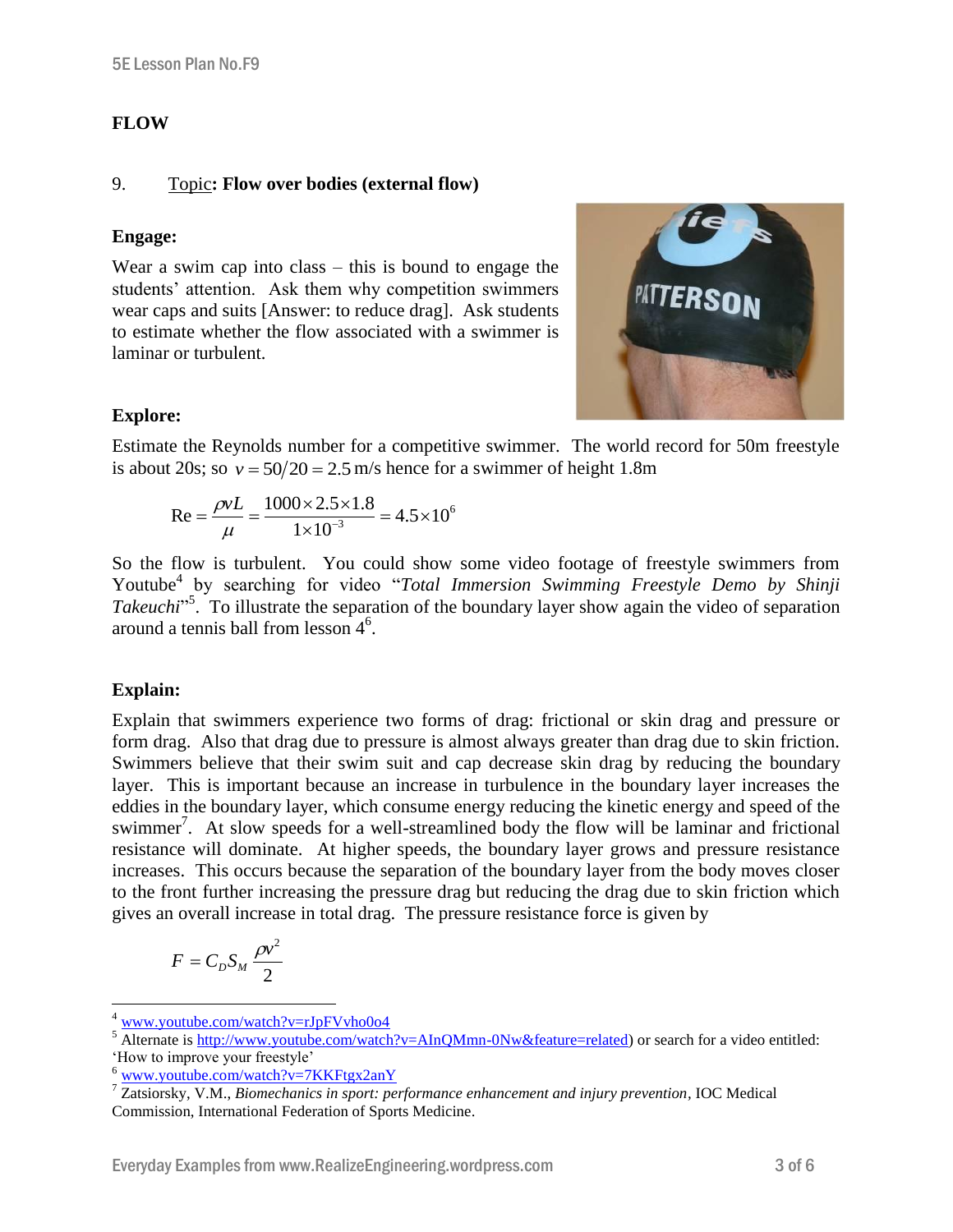where  $S_M$  is the maximal cross-sectional area interacting with the water and  $C_D$  is the drag coefficient. Typical values for a swimmer of  $C<sub>D</sub>$  are 0.58 to 1.04 compared to between 0.05 and 0.08 for a dolphin<sup>23</sup>. A dolphin has a better streamlined body without the local pressure resistance centers formed by the head, shoulders, buttocks, knees, heels, etc in a human.

#### **Elaborate:**

Explain that a body immersed in and moving relative to a fluid interacts with the fluid and experiences a resultant force in the direction of the upstream flow, known as drag, and a force normal to the flow, known as lift. A simple explanation of lift is given in a short video entitled '*The Magic of Airfoils*<sup>38</sup> (search in Youtube using italicized words) you might also want to show a video of a basic student experiment, for example search on YouTube for '*Wind Tunnel Basic Airfoil Test*' 9 .

It can be shown that

lift, 
$$
L = \int dF_y = -\int (p\sin\theta) dA + \int (\tau_w \cos\theta) dA
$$

and

drag, 
$$
D = \int dF_x = \int (p \cos \theta) dA + \int (\tau_w \sin \theta) dA
$$

So that lift and drag coefficients can be defined as

$$
C_L = \frac{L}{\frac{1}{2}\rho v^2 A}
$$
 and  $C_D = \frac{D}{\frac{1}{2}\rho v^2 A}$ 



Return to the tennis ball video and highlight that inviscid flow around it are symmetric about the *x*-axis and so the lift and drag are zero in these conditions. However, if the sphere is spinning about the *z*-axis, then the rotation will drag some fluid around so that the flow is no longer symmetric and both lift and drag are created.

Ask the students for examples of the application of this phenomenon [answer: curved balls, floaters and sinkers in baseball, hooking or slicing a golf ball, and curving a ball in soccer]. You could show the '*Best Curve in Soccer History*' search for this title on YouTube<sup>10</sup>.

For horizontal flight, the lift generated by spinning of the ball must equal the weight of the ball, so for a soccer ball of mass 450g, diameter 22cm traveling at 30ms<sup>-1</sup>

$$
mg = L = \frac{1}{2} \rho_{H_2 0} v^2 A C_L
$$

or

 $\overline{a}$ 

$$
mg = L = \frac{1}{2} \rho_{H_2 0} v^2 A C_L
$$
  

$$
C_L = \frac{mg}{\frac{1}{2} \rho_{H_2 0} v^2 \times \frac{\pi}{4} d^2} = \frac{0.45 \times 9.81}{\frac{1}{2} \times 1.2 \times 30^2 \times \frac{\pi}{4} \times 0.22^2} = 0.215
$$

Empirical data suggests that this can be achieved with

<sup>8</sup> [www.youtube.com/watch?v=yp7w3p0P2tw](http://www.youtube.com/watch?v=yp7w3p0P2tw)

<sup>&</sup>lt;sup>9</sup> [www.youtube.com/watch?v=1PXJ3HhV2mE](http://www.youtube.com/watch?v=1PXJ3HhV2mE)

 $10$  [www.youtube.com/watch?v=-jLD\\_2ULFxc](http://www.youtube.com/watch?v=-jLD_2ULFxc)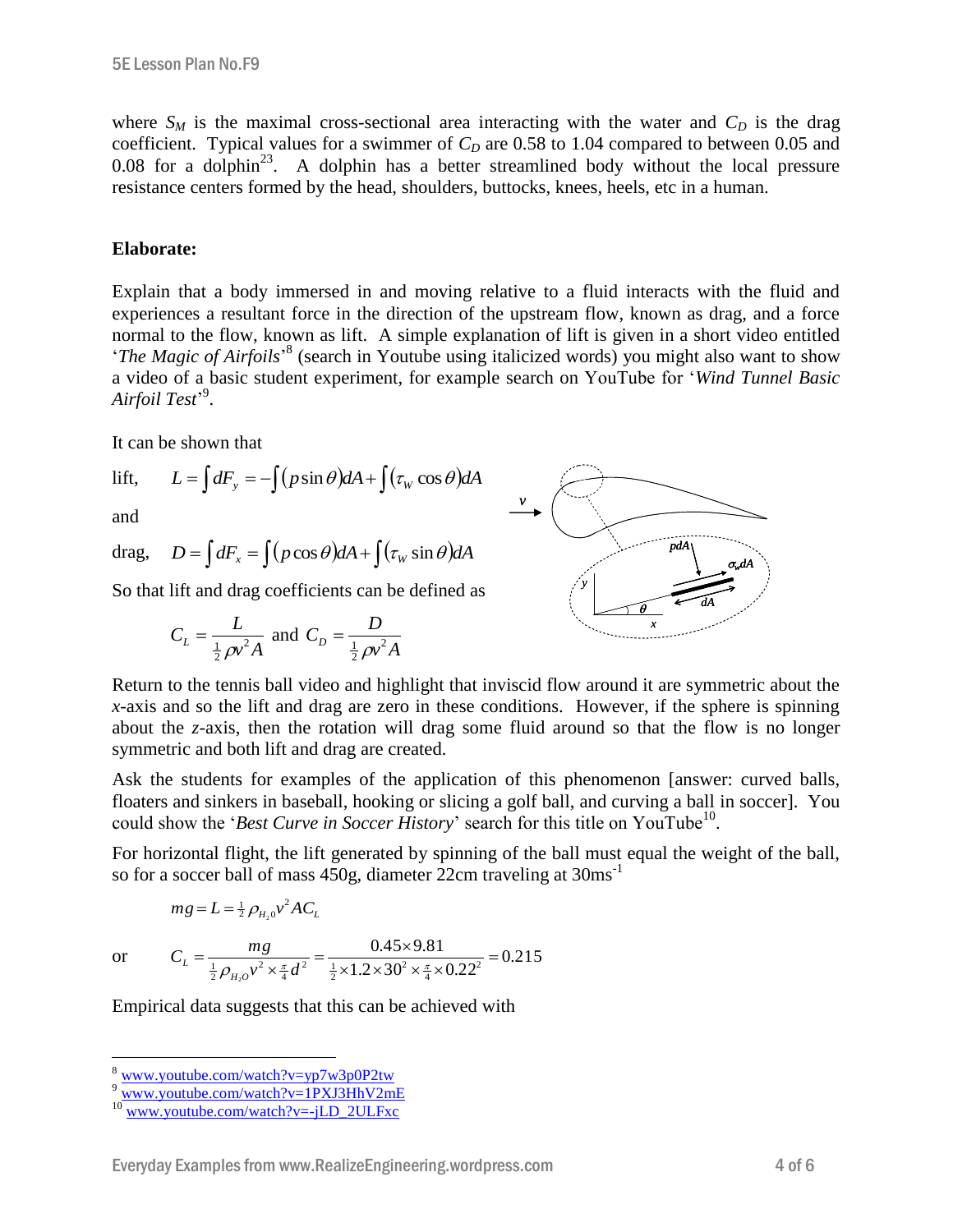$$
\frac{d\omega}{2v} = 0.9
$$

So

So 
$$
\omega = \frac{0.9 \times 2v}{d} = \frac{0.9 \times 2 \times 30}{0.22} = 245 \text{ rad/s} = 2343 \text{ rpm}
$$

It would be relevant to discuss that external flows, such as those discussed above become turbulent when the Reynolds Number,  $Re > 5 \times 10^5$  (this compares to fully turbulent flow at Re  $>$ 4000 and fully laminar flow at Re < 2300 for internal flows).

# **Evaluate:**

Invite the students to attempt the following examples:

#### *Example 9.1*

Blood cells are damaged by turbulent flow. Estimate the maximum size of a device that could be introduced during surgery on the aortic valve without creating turbulent flow around it.

#### Solution:

The flow velocity through the aortic valve is typically  $6m/s^{11}$  and the density<sup>12</sup> and viscosity<sup>13</sup> of arterial blood is 1050kg/m<sup>3</sup> and  $4\times10^{-3}$  Pa.s respectively. For laminar flow to be maintained Re < 1000 and

$$
\text{Re} = \frac{\rho v L}{\mu}
$$
  
so 
$$
L = \frac{\text{Re}\,\mu}{\rho v} < \frac{1000 \times 4 \times 10^{-3}}{1050 \times 6} = 6.35 \times 10^{-4} \text{ m or } 0.6 \text{mm}
$$

#### *Example 9.2:*

When you take a job delivering pizzas you are expected to fit a sign  $0.8m \times 0.3m$  to the top of your car. If you drive at an average of 30mph  $(\equiv 13.41 \text{ms}^{-1})$ , calculate the added cost of fuel used per hour. Assume the car is 30% efficient. The drag coefficient for a long flat plate is  $1.98<sup>14</sup>$ . If you lived in area with some long empty roads so that your average speed increased to 45mph, what would be the cost of the extra fuel?

#### Solution:

 $\overline{a}$ 

The definition of the drag coefficient is

<sup>&</sup>lt;sup>11</sup> Mohiaddin, RH, Firmin, DN, Longmore, DB., Age-related changes of human aortic flow wave velocity measured non-invasively by magmetic-resonance imaging, J. Appl. Physiology, 74(1):492-492, 1993.

<sup>&</sup>lt;sup>12</sup> Kenner, T., The measurement of blood density and its meaning, Basic Res Cardiology, 84:111-124, 1989.

<sup>&</sup>lt;sup>13</sup> Dormandy, JA, Influence of blood viscosity on blood flow and the effect of low molecular weight dextran, British Medical J., 4:716-719, 1971.

<sup>&</sup>lt;sup>14</sup> See for example: http://www.engineeringtoolbox.com/drag-coefficient-d\_627.html